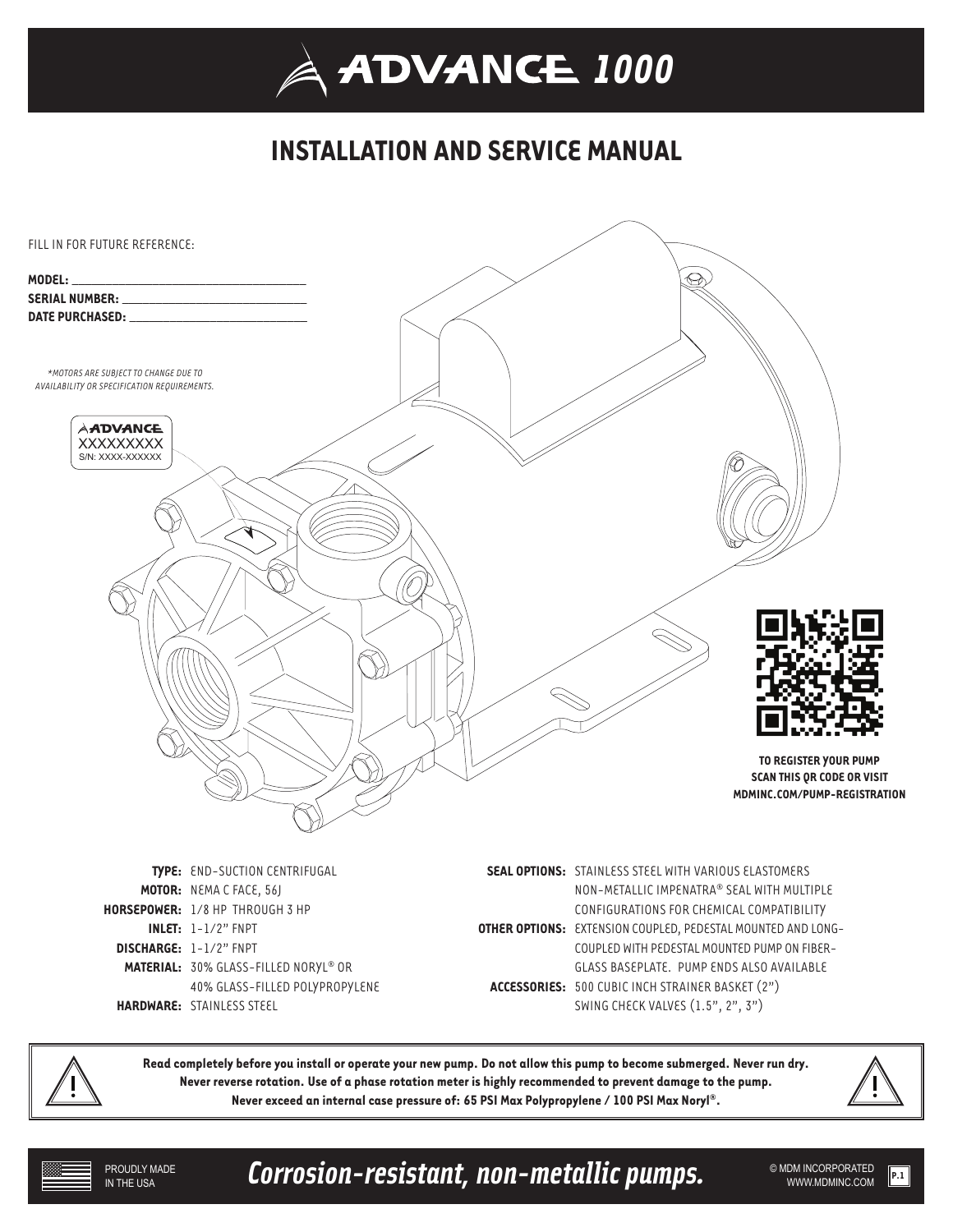

We congratulate you on your choice of the Advance 1000 Centrifugal Pump. It has been carefully designed using the advantages of today's technology and carefully constructed to give you the dependability of yesterday. To insure proper performance, we urge you to carefully follow the instructions in this manual. If you have any questions, please call your supplier for assistance or visit www.mdminc.com/support.

## **INSTALLATION**

#### **PLEASE READ CAREFULLY. WHEN PROPERLY INSTALLED THE ADVANCE PUMP WILL PROVIDE DEPENDABLE TROUBLE-FREE SERVICE.**

- 1. Locate the pump as near the fluid source as possible. A flooded suction situation is preferred.
- 2. Mount motor base to a secure, immobile foundation.
- 3. Use only plastic fittings on both the intake and discharge ports. Seal pipe connections with Teflon® paste. These fittings should be self-supported and in neutral alignment with each port (i.e. Fittings must not be forced into alignment which may cause premature line failure or damage to the pump volute).
- 4. Never restrict the intake. Keep both input and discharge lines as free of elbows and valves as possible. Always use pipe of adequate diameter. This will reduce friction losses and maximize output.





#### **WARNING: ALWAYS SHUT OFF ELECTRICAL POWER BEFORE INSTALLATION AND / OR SERVICING THIS PUMP.**

ALL ELECTRICAL WIRING SHOULD MEET STATE AND LOCAL ORDINANCES. IMPROPER WIRING MAY NOT ONLY BE A SAFETY HAZARD BUT MAY PERMANENTLY DAMAGE THE MOTOR AND/OR PUMP. 230V 50 HZ MOTORS AVAILABLE - CONTACT YOUR SUPPLIER FOR INFORMATION.



## **ELECTRICAL HOOK-UP**

- 1. Check that supply voltages match the motor's requirements.
- 2. Check motor wiring and connect, according to instructions on motor, to match supply voltage.
- 3. For 3 phase motors, verify phase rotation with rotation meter. Incorrect rotation can cause serious damage to pump and/or motor. MDM Incorporated does not recommend checking rotation by quickly switching power on and off because serious damage can occur.
- 4. Power cord should be protected by conduit or by cable and be of proper gauge. It should be no longer than necessary.
- 5. Power should be drawn directly from a box with circuit breaker protection or with a fused disconnect switch.

Corrosion-resistant, non-metallic pumps. WE ADM INCORPORATED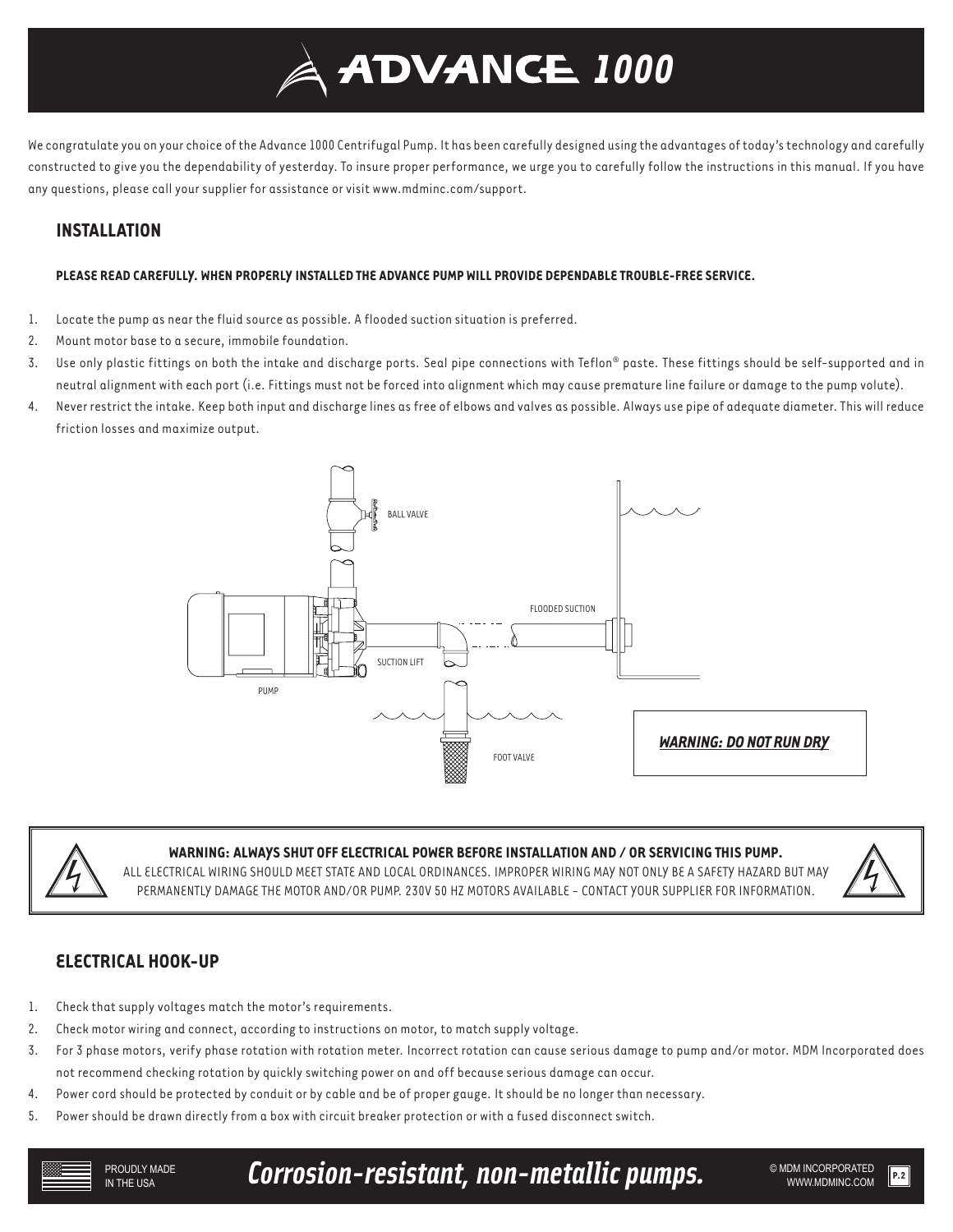# **ADVANCE 1000**

## **PUMP END ASSEMBLY**

- 1. Electrically connect the motor so that the impeller will rotate counterclockwise when facing the pump with the motor toward the rear. **Warning:** Incorrect rotation will damage the pump and void the warranty. For 3 phase power, electrically check rotation of impeller with volute disassembled from bracket If pump end is assembled and rotation is incorrect, serious damage to pump end assembly can occur even if the switch is "quickly bumped." If rotation is incorrect, simply exchange any two leads.
- 2. Clean and inspect all pump parts (0-ring, seal seats, motor shaft, etc.).
- 3. Apply sealant to the bracket bore ID wall and around the seal case follow sealant mfg. instructions. We recommend using Gasgacinch®, Permatex® or 3M® 1300L. Silicone sealant can also be used for seals with metallic casings (not for Impenatra® seal).
- 4. Press seal head into bracket using a tool that is 1.5'' (38mm) in width that will apply pressure to the seal case shoulder. **Warning:** Do not apply pressure to the carbon or silicon carbide seal head.
- 5. **Step A:** Place slinger (rubber washer) over motor shaft. **Step B:** Mount bracket to motor using four M bolts supplied using a 9/16" (15mm) ratchet wrench. **Step C:** Tighten bolts in a cross pattern to 60 in-lbs.
- 6. **Step A**: Carefully, lubricate the seal seat elastomer OD and impeller hub ID with water. **Step B:** Press the seal seat into the impeller hub making certain that the ceramic is in evenly - the sealing surface should be parallel with the impeller hub.
- 7. Carefully lubricate carbon-graphite and ceramic sealing surfaces with clean water. **Warning:** Do not use silicon lubricants or grease.
- 8. **Step A:** Thread impeller onto shaft and tighten. If required, remove motor end-cap and use a screwdriver on the back of motor shaft to prevent shaft rotation while tightening. **Step B:** Replace motor end cap.
- 9. **Step A:** Seat large O-ring in volute O-ring channel. **Step B:** assemble volute to bracket with the 1/4-20 x 2 ¾" hex cap screws, washers and nuts using two 7/16" (12mm) ratchet wrenches. **Step C:** Tighten in a cross pattern (60 in-lbs).
- 10. Install drain plug with its O-ring in volute drain hole.
- 11. Before operating pump, allow a proper cure time for the sealant used in step 3.

#### TOOLS & MATERIALS

**QTY TOOLS / MATERIALS USAGE**



*Pump end and motor illustrations are for reference only.*

| NO.                     | <b>DESCRIPTION</b>                                    |
|-------------------------|-------------------------------------------------------|
| 1                       | <b>DRAIN PLUG</b>                                     |
| $\mathfrak{p}$          | O-RING (DRAIN PLUG)                                   |
| 3                       | VOLUTE                                                |
| $\overline{4}$          | LARGE 0-RING                                          |
| 5                       | <b>IMPELLER</b>                                       |
| 6                       | MECHANICAL SEAL                                       |
| $\overline{7}$          | <b>BRACKET</b>                                        |
| $\mathsf{\overline{8}}$ | <b>SLINGER</b>                                        |
| 9                       | (7) P-BOLT, (7) PUMP NUT,<br>(14) WASHER, (4) *M-BOLT |

2. PRESS SEAT INTO IMPELLER

2. CHAMFER BRACKET BORE EDGE

\*M-Bolt part may vary based on motor size.

## **DISASSEMBLY**

- 1. **Step A:** Shut off power to motor before disconnecting any electrical wiring from the back of the motor. **Step B:** Remove drain plug to drain or empty out pump.
- 2. Disassemble volute from bracket by removing the seven 1/4" 20 x 2 3/4" P-Bolts with a 7/16" (12mm) wrench.
- 3. Remove cap covering shaft at back of motor and with a large screwdriver. **Warning:** Prevent shaft rotation while unscrewing impeller.
- 4. Remove ceramic piece from impeller with either a flat head screw driver or pliers. **Warning:** Eye protection is recommended when replacing the seal.
- 5. Detach bracket from motor using a 9/16" (15mm) wrench.
- 6. Remove mechanical seal from bracket by pressing out from the back. **Warning:** If you are replacing the seal, do not dig out from the front.